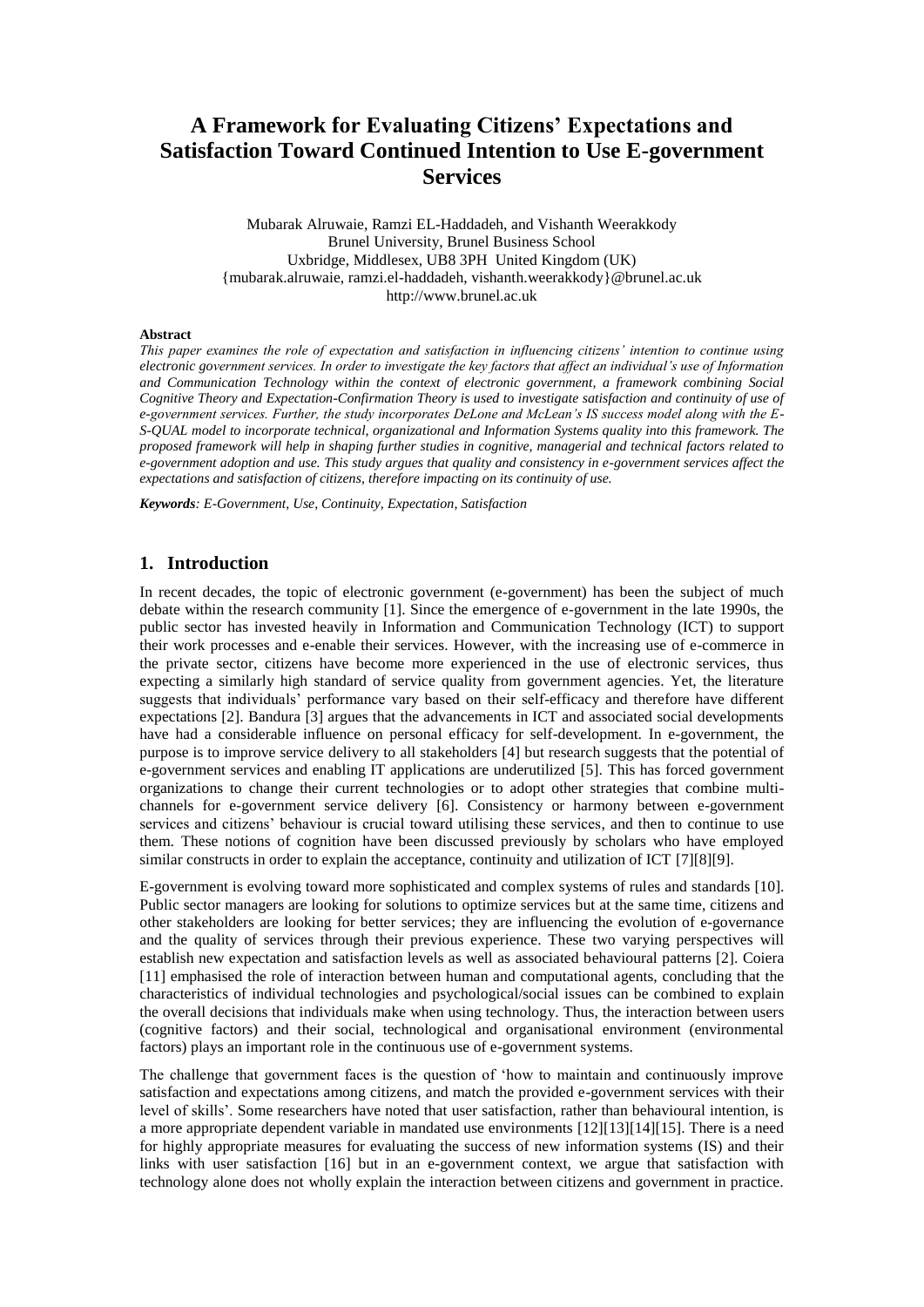Bandura [\[2\]](#page-7-0) emphasizes the role of self-efficacy; this is the process whereby users regulate their behaviour based on what they can or cannot do, according to their self-evaluated ability and reactions; having skills related to particular actions or needs is critical for effectively utilizing e-government. However, any lack of access to e-government services could widen the gaps between the different socio-economic levels and hinder citizens from gaining the full benefits of e-services [\[17\]\[5\]](#page-7-12)[\[18\].](#page-7-13) As an inference from this, "organisations may be able to achieve considerable economic benefits (via relatively low incremental investment) by successfully inducing and enabling users to (appropriately) enrich their use of already-installed IT-enabled work systems during the post-adoption stage" [\[6\],](#page-7-4) i.e. government departments may need to consider how to encourage potential users to utilize existing systems.

There has been little research on assessing the processes through which the quality of services provided by government are influenced by previous experiences and self-efficacy, and how the quality of services can influence the continuity-of-use perceptions of citizens (i.e. satisfaction and expectation vis-à-vis continuing to use e-government services). However, the issue has been briefly touched upon by various authors, e.g. [\[2\]\[7\]](#page-7-0) [\[8\]\[14\]\[](#page-7-14)19][20-24], who argue that citizens with positive expectation are more likely to be involved in using e-government services, and that this could lead to an improvement in e-government practice and in the relationship between citizen and government in both the short and long term, although a detailed framework for assessing this has not been fully addressed. Accordingly, the aim of this study is to develop a research framework for evaluating citizens' expectations towards the continuous use of e-government services. Through analysing the literature on e-governance adoption as well as IS service quality models, we shall develop a conceptual framework that emphasizes the relationship between the organisation (government) and the end users (citizens). Limited research has been conducted to fully comprehend citizens' motivations to adopt and continuously use e-government services, and there is a lack of comprehensive models that take into consideration the expectations of the service provider (government) and service user (citizen) with respect to their behavioural intentions [\[25\].](#page-8-0) Salient personal cognitive, social and organisational factors that determine citizens' continued use of e-government services will be identified in this study. We argue that personal expectation perspectives offer a novel and relevant lens in order to appraise citizens' acceptance behaviour toward e-government use. In order to pursue the above, this paper is structured as follows: Section 2 offers a literature review of relevant theoretical models for studying user satisfaction. Section 3 introduces a conceptual framework for examining user satisfaction. Section 4 discusses the key factors that influence continuous intention to use e-government services. The paper concludes in Section 5 by summarizing the key contributions of the study.

### **2. Theoretical Background**

E-governance is targeted at all citizens but it is difficult to satisfy the whole population. This is unlike private sector e-business services, where segmentation can be easily defined. If people are less than satisfied with the current services, they are unlikely to revisit or to recommend others to visit government websites [\[27\].](#page-8-1) Such behaviour could help to explain the variations in perception or cognition as well as skills while participating in e-governance [\[29\]\[30\].](#page-8-2) However, there is limited research in the e-government domain that examines the impact of user satisfaction on continuous use. From a marketing perspective, Kotler *et al.* [\[31\]c](#page-8-3)onsidered ICT as a tool for integrating the social environment, citizens and organisations, through which entities can compete by utilising the Internet. Yet, hat research focused on groups or segmented markets to evaluate the impact of marketing and awareness strategies on satisfaction, whereas e-government is targeting the whole population. In an egovernment context, Reffat [\[32\]](#page-8-4) posits that the apparent lack of marketing strategies to raise awareness may act as a barrier to the adoption of e-government services. Further, Gilbert and Balestrini [\[10\]](#page-7-7) conducted a study on the same issue based on attitudinal aspects of technology adoption and related service quality impacts. They found that while trust, financial security, relevance, and accurate and updated information represent major barriers, time and cost are the most important benefits that entice citizens to use e-government services. They identified three main approaches that have theoretical and empirical bases with respect to ICT adoption and use: 1) the Diffusion of Innovation (DOI) theory and model (explained by [\[33\]\)](#page-8-5); 2) the Technology Adoption Model (TAM) (explained by [\[34\]\)](#page-8-6) and the Theory of Reasoned Action (TRA) (explained by [\[35\]\)](#page-8-7); and 3) Service Quality. All of these can be exploited to explain the variations in the levels of e-government use, from basic one-way communication up to interactive transactional services [\[4\].](#page-7-2)

In light of the above, many governments have tried to improve the quality of their e-services by strengthening mutual trust. In this respect, e-governance is seen as a mechanism for agencies to reduce the cost and time for citizens by improving efficiency and effectiveness [29], rather than as a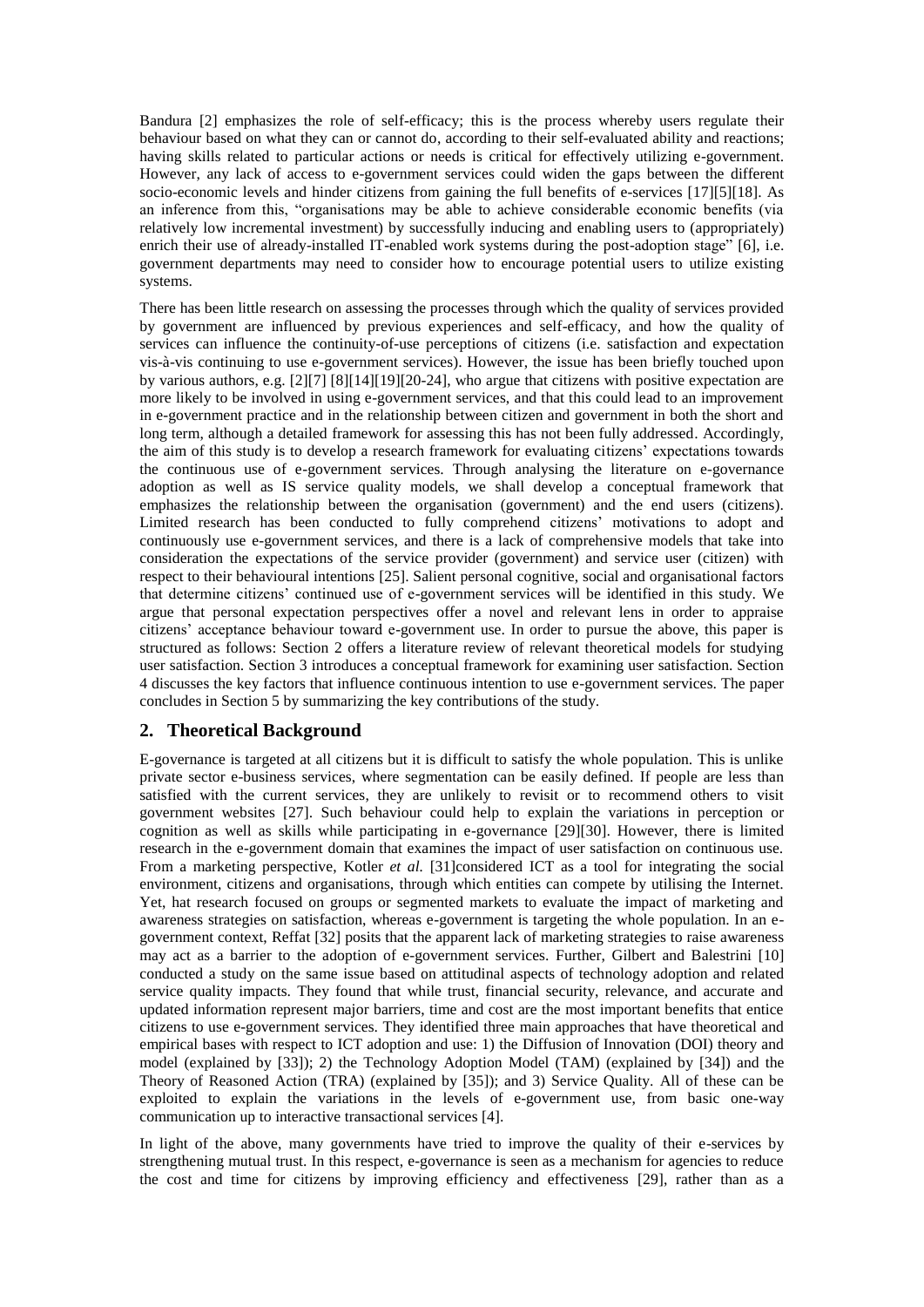mechanism for cost-cutting. Almost all governments in developed and developing countries have established official e-government portals offering online services [27]. Nonetheless, if e-government services do not match the citizens' expectations, it is unlikely that they will continue to utilise them 28. According to the Diffusion of Innovation Theory [\[33\],](#page-8-5) relative advantage, or how the user perceives the value of the innovation based on his/her past experiences and needs, is a major factor influencing the rate of diffusion. Moore and Benbasat [\[36\],](#page-8-8) however, consider image as a significant motivator of use. Other studies have also considered social influence as an important factor [\[37\].](#page-8-9) Also, theories on social influence (or subjective norms) have been incorporated into models (e.g. UTAUT). Such models emphasize the role of personal perceptions in terms of peer influence on behaviour [\[38\];](#page-8-10) social influence cannot be ignored in e-government practice.

Besides the social theme, many other factors may influence e-government practice, for example, selfinterest or expectations (as the cognitive influence of a particular action and its advantageous consequences) [\[2\].](#page-7-0) Further, satisfaction as an attitudinal influence is considered key in marketing studies [\[31\],](#page-8-3) where it is used by the customer to measure the delivery of a product. However, here we consider the e-government context, and the focus is on evaluating satisfaction based on service delivery. In the same vein, Zeithaml [\[23\]](#page-7-15) and Parasuraman, Zeithaml and Malhotra [\[42\]](#page-8-11) discussed the gap between expected services (outcome expectation) and perceived services (satisfaction) in the SERVQUAL model. That study considered this gap from a citizen-centric point of view with respect to how public agencies deliver e-government services.

### **2.1 Prior Research on IT Usage**

The literature on IS research suggests that the stream of technology adoption (on the individual level) has reached maturity [\[43\].](#page-8-12) In this regard, Chan *et al.* [\[15\]](#page-7-16) suggest that pre-usage beliefs may serve as anchors for post-usage beliefs, as people tend to rely on their initial beliefs and early impressions in the formation of future beliefs. Hence, there may be two major barriers to adopting and continuing to use technology. A number of theoretical models have been proposed in technology adoption studies. TAM and its major determinants 'perceived usefulness' and 'ease of use' [\[34\]](#page-8-6) together with adaptations of the TRA have been the two dominant models in previous research in IS. Further, the Theory of Planned Behaviour (TPB) and UTAUT have been heavily used in previous IS studies (e.g., [14][15][19[\]\[35\]\[](#page-8-7)38[\]\[44\]](#page-8-13) ).

Many previous studies have examined the effects of user belief and attitude on IT usage intention and behaviour [\[19\]\[47\].](#page-7-17) In this respect, several theoretical models have been employed, combining IS with psychology and sociology, where researchers have selected constructs from certain models while leaving out the contributions of others [\[19\].](#page-7-17) For instance, the UTAUT model has eight different models integrated within it [TRA, Combined TAM and TPB (C-TAM-TPB), motivational model, TPB, Model of PC Utilisation (MPCU), Innovation Diffusion Theory (IDT), and SCT]. Therefore, UTAUT has also integrated some of those models' limitations. Significantly, post-adoptive-behaviour and variables such as satisfaction and personal outcome expectations towards continuous usage of IS have not been considered. Therefore, we posit that an extended model is needed to examine the continuity of IS use. This is particularly relevant for e-government information systems, given the number of studies that have identified the significance of satisfaction towards continued intention to use e-government services (e.g.,  $[15][14][5]$ ). Hence, reviewing and synthesizing the relevant theoretical models in IS adoption is crucial for understanding continuity in e-government use.

Many previous IS adoption models have focused on understanding the usage of technology at the individual level and the implementation success at an organisational level, mainly in the private sector or in commercial settings. For example, while researchers such as Venkatesh *et al*. [\[19\]](#page-7-17) and Bhattacherjee [\[48\]](#page-8-14) focused on the private sector, users in this environment are significantly different to those in the e-government context. Moreover, these studies did not examine the post-adoptive stage (i.e. continuity of use), and in fact [\[15\]](#page-7-16) argued that there is a need for technology acceptance studies that link pre-usage with post-use behaviour (in other words, studies that focus on continuity of use) particularly in e-governance. Further, there is also a need to consider the impact of motivation on continuing to use it [\[49\].](#page-8-15) A motivational model is incorporated in UTAUT but it does not explicitly examine the intrinsic motivational factor with respect to personal expectation, and therefore, citizens' internal constraints, such as personal expectations, are not considered (see [\[7\]\)](#page-7-5). As such, UTAUT leaves a gap in relation to understanding citizens' personal outcome expectations towards egovernment use. For instance, Layne and Lee [\[4\]](#page-7-2) mentioned speed and cost as important features of egovernment services; these are crucial for citizens in an e-government context, but not for employees who work in public organisations because they are more likely to be motivated by job prospects or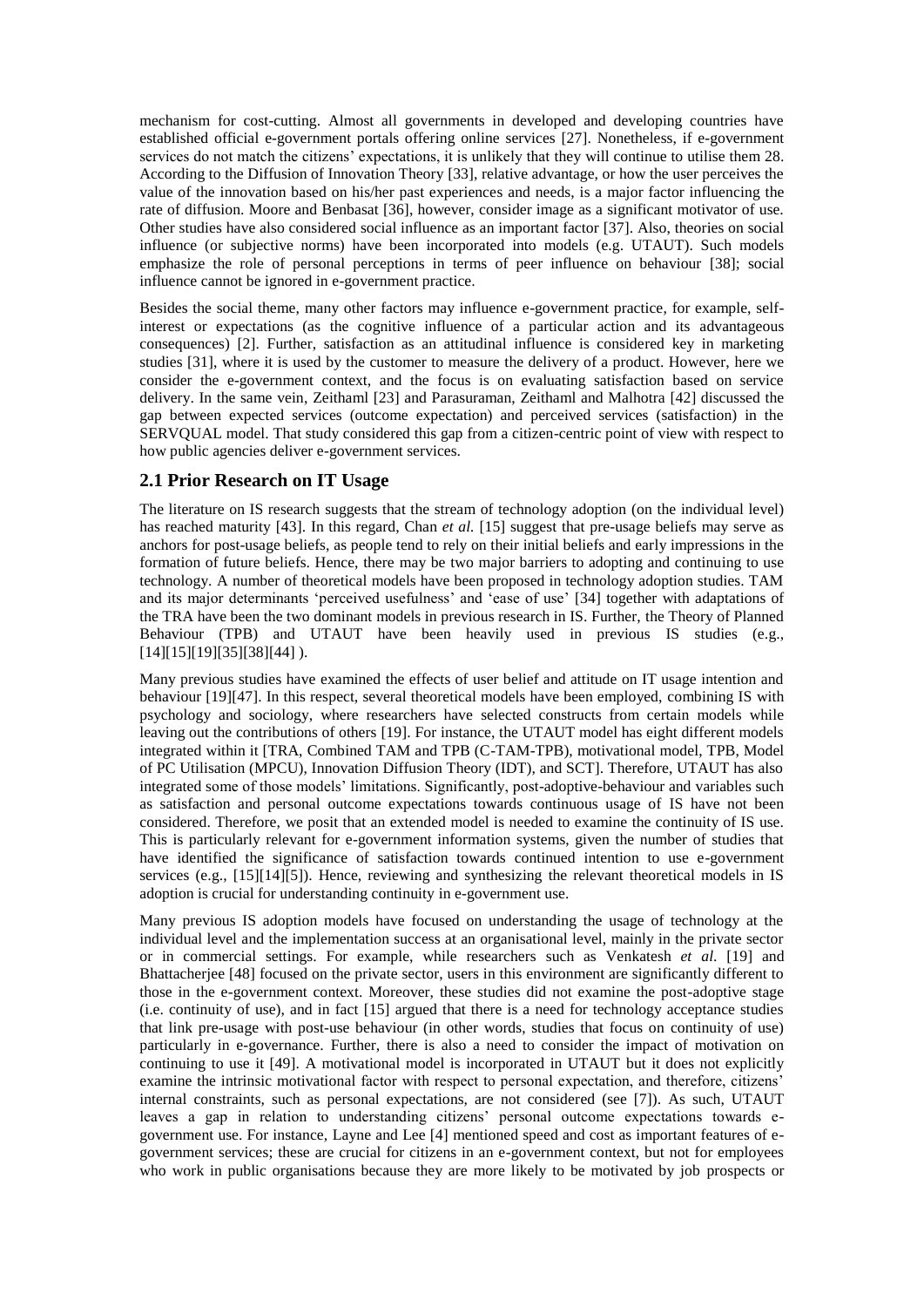salary. Hence, from a citizen's perspective, self-efficacy forms part of personal outcome expectation as an intrinsic motive [\[2\]](#page-7-0) in an e-government context. In addition, Bandura states that both anticipated satisfaction and the negative appraisals of insufficient performance provide incentives for action. He also suggests that when individuals accomplish a given level of performance, they are often no longer satisfied with the service and make further self-reward contingent on higher attainments. Therefore, citizens' action and behaviour are driven by self-interest, which is influenced by self-efficacy [\[2\]\[21\].](#page-7-0)

# **2.2 Expectation-Confirmation Theory (ECT)**

When focusing on the diffusion and adoption of IT applications, three high-level stages are important: pre-adoption, adoption and post-adoption [\[33\].](#page-8-5) The ECT model is widely used in the study of user satisfaction (e.g. [\[8\]\[15\]\)](#page-7-14) and post-purchase behaviour, and holds that users' intention to reuse the system as a service is determined primarily by their satisfaction with prior use of that service [\[51\].](#page-8-16) Bhattacherjee [\[24\]](#page-7-18) adopted ECT to further comprehend IS continuance use, and looked at continuance as an extension of acceptance behaviour; he addressed post-adoptive behaviour in online banking. Those results support ECT's contention that satisfaction with IS use is the strongest predictor of continuance intention. The model examined pre- and post-behaviour to verify the variation between what is expected and actual performance, so that an indicator can be perceived to decide repurchase intentions. Based on Hsu *et al*. [\[8\],](#page-7-14) ECT was extended by integrating it with SCT to examine the motivational factors that influence one's intention to continue using Internet applications. They found that there are variances between continuity of using the Internet, outcome expectation and satisfaction. Such findings suggest that in the e-government realm, it is crucial to understand the factors that influence citizens' behaviour to continue using online services provided by public agencies. Moreover, satisfaction can be used as an evaluation process to measure citizen's perception of the e-government services. However, there are some limitations to the use of ECT; it ignores the potential change in initial expectations and consequent cognitive process variables [\[48\].](#page-8-14)

Previous studies have found that ECT is based on extrinsic motivations rather than both extrinsic and intrinsic [\[49\]](#page-8-15) but it can assess extrinsic motivation in the form of satisfaction as an attitudinal influence towards continuity in using e-government services. Similarly, SCT can assess intrinsic motivation in the form of personal outcome expectation to represent personal cognitive beliefs. Relative to SCT, in the relations between the three determinants of a triadic reciprocal causation model (Figure 1), ECT better fits the study of e-government use satisfaction, using satisfaction as the measurement of an event and using behaviour as a continuance intention to using e-government services. By integrating ECT into SCT, the intrinsic motivational factor is seen in SCT as the personal cognitive factors (personal outcome expectations). Further, Bandura [\[2\]](#page-7-0) and Compeau and Higgins [\[52\]](#page-8-17) argue that it is essential for a decision maker to consider both intrinsic and extrinsic motivational factors when examining satisfaction. Thus, we propose the use of SCT as the basis of our framework to study use and satisfaction in e-government systems.

# **2.3 Social Cognitive Theory (SCT)**

As a well-accepted model of individual behaviour, SCT has been used to evaluate performance in various service domains [\[53\].](#page-8-18) SCT highlights the role of personal interaction with an external event and how this interaction introduces new behaviour. According to Verdegem *et al*. [\[54\],](#page-9-0) users' perceptions of the e-services offered are crucial. The strong relationship between contextual variables and satisfaction requires that the use aspects (citizens' side), rather than the government (service provider side), are focused upon when evaluating e-government services. Hence, the role of users (citizens) is crucial in order to gain a better measurement of satisfaction.

The relationship between government and citizens cannot be examined without action on the part of the citizen. In this respect, SCT holds, "outcome expectations about the consequences of behaviour are a strong force guiding individuals' actions" [\[7\].](#page-7-5) Expectancy is perceptually a catalyst of human motivation, as it is the perception that one's efforts will possibly result in the achievement of the desired task, which is rooted in an individual's past experience, self-efficacy, and the perceived difficulty of the assigned task [\[55\].](#page-9-1) Therefore, reward (in achieving the task) based on personal outcome expectation is seen as accomplishment (intrinsic), more than social recognition or promotion (extrinsic) [\[9\].](#page-7-6) This argument is further extended by Wasko and Faraj [\[56\],](#page-9-2) who emphasised the role of expectation of personal benefits in terms of individual motivation. Those authors posited, "[i]n the social cognitive view, people are neither driven by inner forces nor automatically shaped and controlled by external stimuli. Rather, human functioning is explained in terms of a model of triadic reciprocality in which behaviour, cognitive and other personal factors, and environmental events all operate as interacting determinants of each other."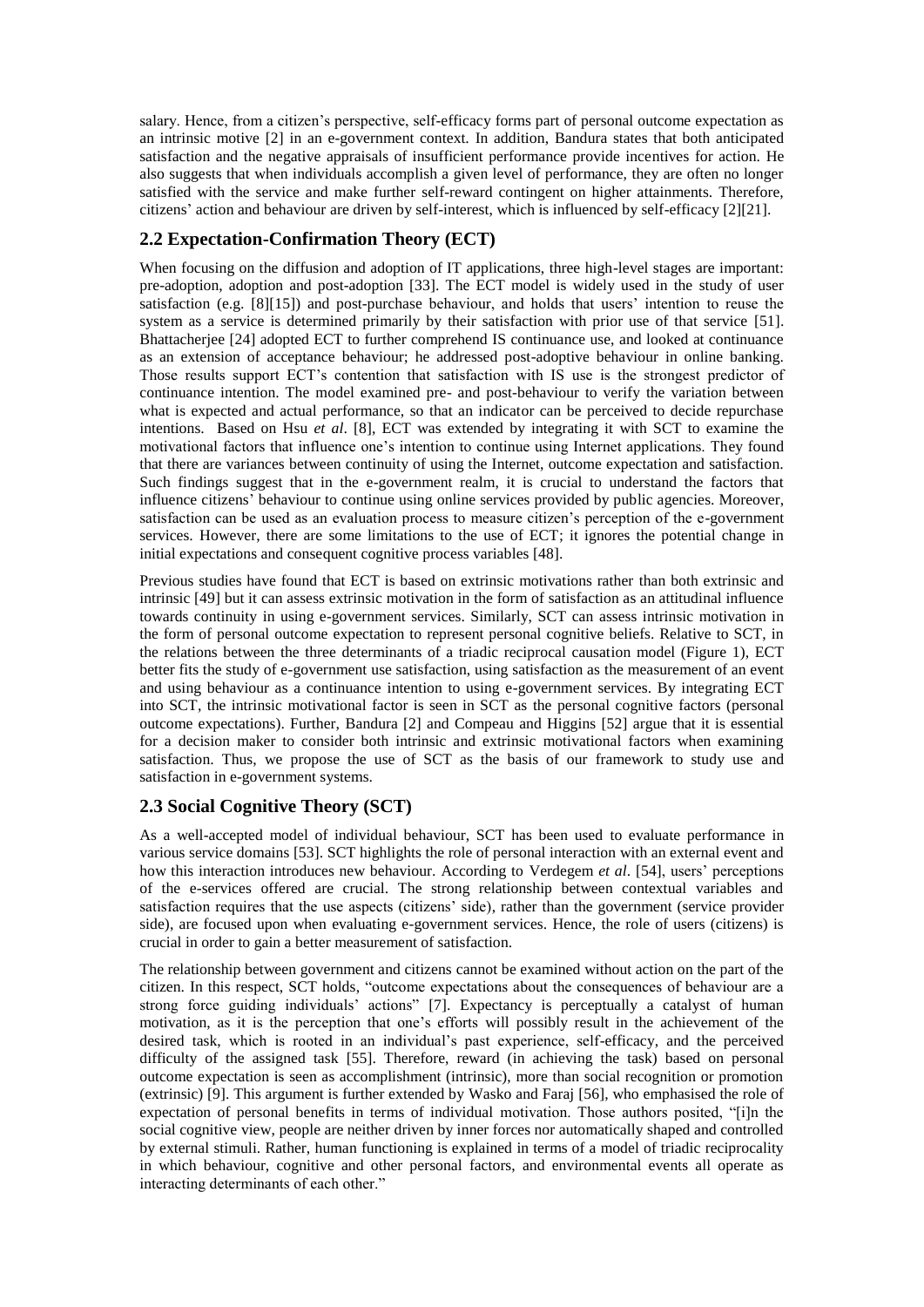Prior research also indicates that users are more likely to execute tasks that are similar to those performed by their peers [\[20\]\[2\].](#page-7-19) This is often achieved by rehearsing action and learning from past experience in the same social context (ibid). Bandura [\[20\]\[2\]](#page-7-19) stressed that "weak expectations are easily extinguishable by disconfirming experiences, whereas individuals who possess strong expectations of mastery will persevere in their coping efforts despite disconfirming experience". These arguments would lead that author to discard the construct in ECT of confirming/disconfirming prior experience, replacing it with outcome expectations. For that reason, the authors here use prior experience as a generic construct. On the other hand, in SCT a continuous reciprocal causation among environmental factors, cognitive factors, and human behaviour factors exists that cannot be discarded [\[8\]\[2\].](#page-7-14) Therefore, prior use of an IT application is already situated within a stream of use experiences even if it has not occurred [\[6\].](#page-7-4) Carter and Bélanger [\[57\]](#page-9-3) found compatibility of the system to be the most significant factor; hence, if people expect the same benefits from e-government services as they gain from using the Internet for online shopping, they are more likely to adopt e-government systems. Thus, prior experience is a crucial factor, one that influences the post-adoptive stage. The user-oriented approach suggests that in order to measure user satisfaction vis-à-vis e-government services, citizens' needs and expectations towards e-government services are essential considerations [\[58\].](#page-9-4)

The social theme in e-government practice is critical, as the media, friends, family and co-workers all have an influence on each citizen's awareness and level of confidence [\[35\].](#page-8-7) Lack of awareness is a barrier to e-government practise [\[32\].](#page-8-4) Zeithaml *et al*. [\[58\]](#page-9-4) emphasized the role of advertisement in increasing the level of awareness among citizens in e-government projects. Roger[s\[28\]](#page-8-19) mentioned that middle management , top management and politicians have low IT skills, caused by lack of awareness at the first level, and therefore, citizens are expected to experience the same or less. According to SCT and the Compeau and Higgins [\[7\]](#page-7-5) model, behavioural modelling (social influence) engages selfefficacy; by observing others, people can learn new behaviour, subject to their ability and previous experience [\[22\]\[2\].](#page-7-20) According to the Diffusion of Innovation model [\[58\],](#page-9-4) users can be categorised into five groups: innovators, early adopters, early majority, late majority and laggards. Perhaps not surprisingly, the percentage of innovators represents only 2.5%; they can however act as a role model, giving others the opportunity to observe and oversee the outcomes of using e-government.

### **3. Research Framework**

This paper is stimulated and informed by the contributions of the above theories and models, more specifically SCT [\[2\]\[52\],](#page-7-0) ECT [\[24\]\[8\],](#page-7-18) the IS success model [\[16\]](#page-7-11) and E-S-QUAL [\[42\].](#page-8-11) Those models have been widely used, however, they are less used in the field of e-government in developing countries with respect to citizens' points of view. Therefore, this study has considered the many and various previous studies [\[19\];](#page-7-17) it has not ignored their contribution, indeed it adds credit to their efforts. Accordingly, Table 1 presents the proposed factors (derived from the literature), which have assisted in formulating the proposed framework of this study, relating to continuance intentions vis-à-vis egovernment services (see Figure 1).

| <b>Constructs</b>                                    | <b>Description</b>                                                                                                                                                                                         | Theory/<br>model   | <b>Sources</b>                        |
|------------------------------------------------------|------------------------------------------------------------------------------------------------------------------------------------------------------------------------------------------------------------|--------------------|---------------------------------------|
| <b>Personal Outcome</b><br><b>Expectations (POE)</b> | "Is a person's estimate that a given behaviour<br>will lead to certain outcome." Or "a judgment<br>of the likely consequence such performances<br>will produce."                                           | <b>SCT</b>         | [2][3][7][52]                         |
| Self-Efficacy (SE)                                   | "An individual's perception of efficacy in<br>performing specific computer-related tasks<br>within the domain of general computing."                                                                       | <b>SCT</b>         | [2][3][7][20][21]<br>[22][52][57][63] |
| Prior Experience (PE)                                | Bandura refers to prior experience as enactive<br>mastery, which is information based on<br>"authentic mastery experiences", or past<br>experience in performing tasks according to<br>their expectations. | SCT/<br><b>ECT</b> | [2][3][7][22][24]<br>[47][48][50][52] |
| Satisfaction (SAT)                                   | Users' feelings about prior e-government<br>services use.                                                                                                                                                  | ECT/<br>D&M        | [8][14][15][24]<br>[47][48][50]       |
| IS Continuance (IC)                                  | Users' intention to<br>continue<br>using<br>$e-$<br>government services.                                                                                                                                   | <b>ECT</b>         | [24][47][48][50]                      |
| <b>Information Quality</b><br>(IO)                   | Information quality reflects the degrees of<br>personalization, relevance, completeness and                                                                                                                | D &M               | [16][61]                              |

**Table 1:** Factors Employed in Existing Studies to examine continuance intention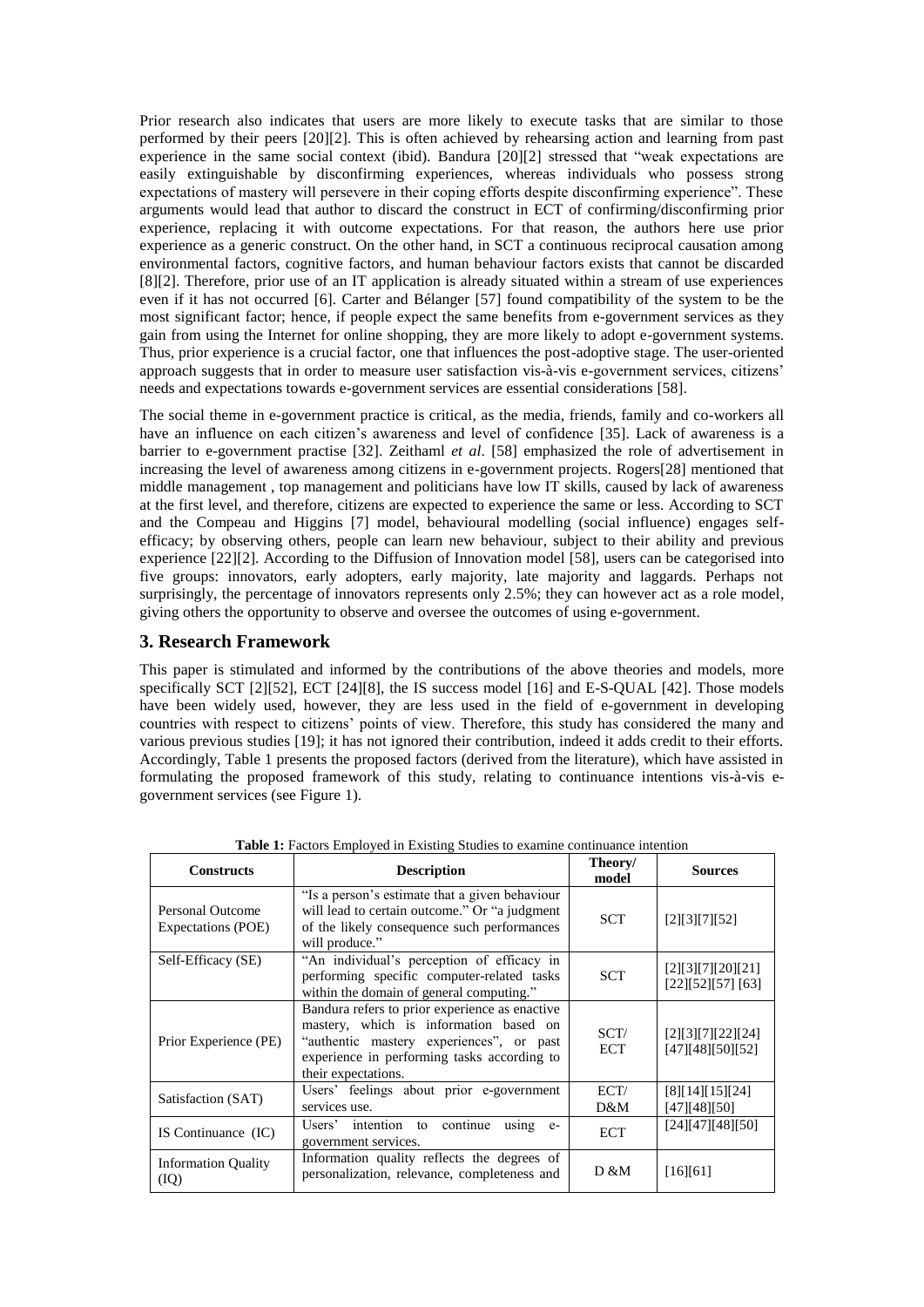|                       | ease-of-comprehension.                                                                                                                  |                                              |                                    |
|-----------------------|-----------------------------------------------------------------------------------------------------------------------------------------|----------------------------------------------|------------------------------------|
| Service Quality (SQ)  | One's judgment about a product's services<br>taken as a whole, or the difference between<br>service delivered and customer expectation. | D &M<br>/SERVOUA<br>$L/E-S$ -<br><b>OUAL</b> | [23][16][31][42]<br>[59][60][62]   |
| Social Influence (SI) | The degree to which peers influence the use<br>of the system, whether positive or negative.                                             | <b>SCT</b>                                   | [2][3][14][15]<br>[41][45][46][63] |

The proposed framework underpinning this study is based on SCT, ECT and DeLone and McLean's IS success model as well as other acceptance factors (as used in UTAUT). The presented research addresses post-adoptive behaviour, which has already been modelled and influenced by factors that lead to acceptance and initial use [6]. Figure 1 illustrates the proposed framework of this study.



**Fig. 1.** The proposed framework

### **4. Discussion**

Drawing on SCT, there are three major scopes that should be taken into consideration in predicting one's action toward a future perspective: personal factors, environmental factors and behavioural factors. Hence, linking past experience and self-efficacy with one's outcome expectation is crucial in order to broaden one's capacity through gaining the required skills, which then act as a driver for any potential or required action toward e-government services. However, the interests of a typical working citizen are different to those of one not working; the average non-working citizen is looking for cheaper and faster services, rather job promotion. Hence, the estimations of their outcome expectations require different approaches. The non-working citizen is not motivated by punishment and reward in the working environment while performing the task, which affords them more alternatives in selecting an e-service. Therefore, it is the e-service organisation's responsibility to stimulate the citizen's interest into interacting with e-government, and this can be achieved in three stages: the adoption stage, the continuity stage and the behavioural stage, as in the following three paragraphs.

Firstly, the adoption stage contains three phases: technical and managerial impact (organisational impact), social impact and individual impact. This is the external stimulus interaction that the environmental factor has on the personal factors, based on SCT. As noted from the model, the organisation, society, prior experience and self-efficacy all indirectly influence the desired continuance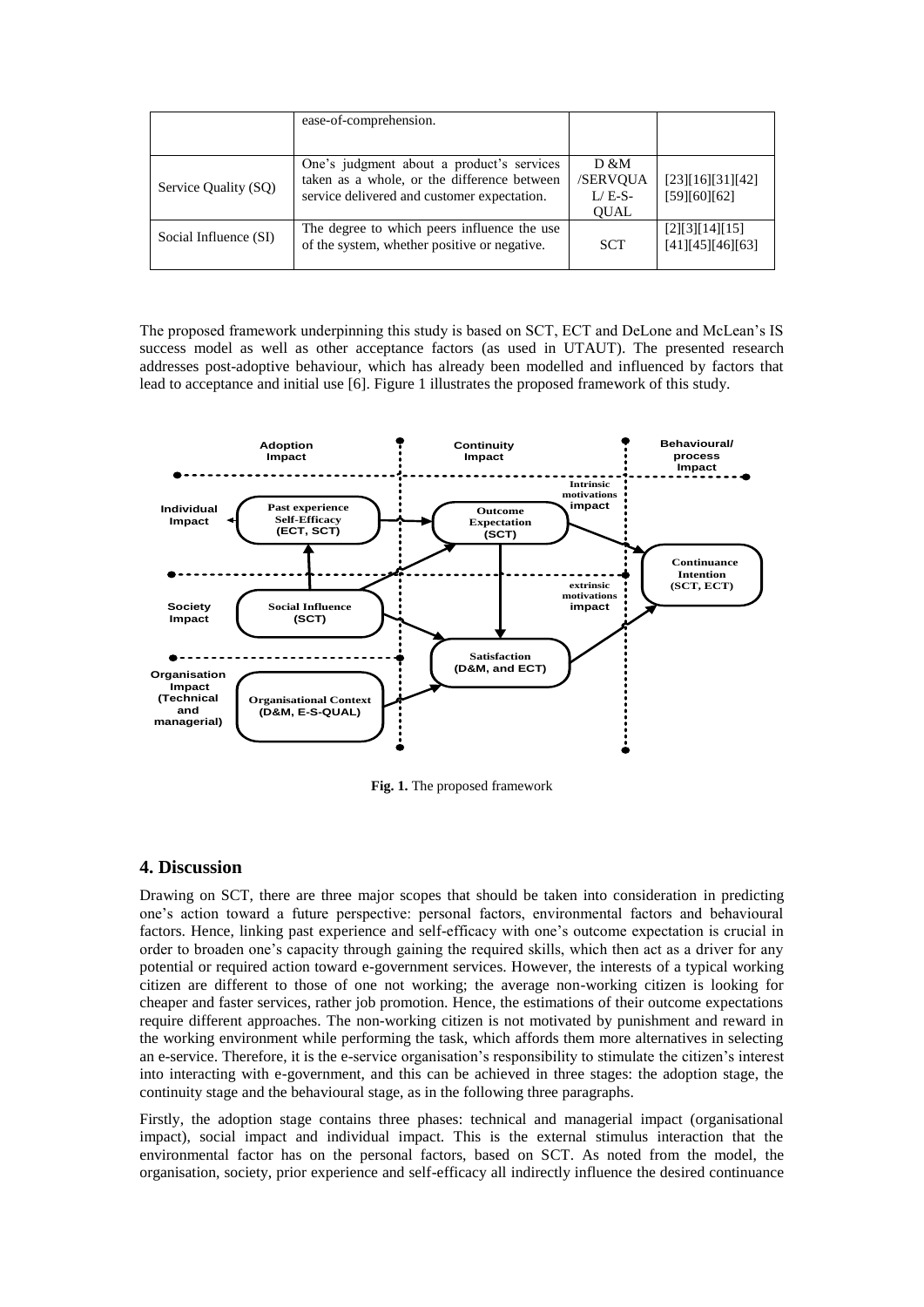behaviour, and it will not come to pass through without satisfaction or the sum of the personal outcome expectations of the citizen as a core of the process. Therefore, and in order to reach the required behaviour, an organisation should focus on the marketing impact, such as awareness, and highlight the role of skills, based on experience and self-efficacy, word of mouth and social impact in order to strengthen the function of satisfaction. However, there are marketing regulations, one may not sell a product (services or goods) that does not exist, and therefore, tangibility (system and information) and intangibility (services) should exist to ensure the availability of the product. Thus, the first step an organisation should start with is managerial impact and technical impact, by establishing the required ICT-related issues (e.g. system, infrastructure, network and other hardware as well as software, etc.); in other words, the implementation and awareness processes as well as the support of social influence (society's impact). There should a managerial plan for managerial impact and technical impact that is in line with the capability of the targeted user, correlated with a proper marketing plan. This would help in fully utilising the invested budget. Hence, a strong relationship is required between decision makers at all levels and the citizens' demands.

Secondly, the continuity impact; this stage depends upon the acceptance variables in the adoption impact, where there may be some debate over precisely which variable is needed, based on the evolution process in each society or country. In this stage, the citizen is the only one who can translate acceptance into a continuance process. The cycle of the process, through learning from past experience, will shape the course of action when dealing with a repeat procedure in e-government practice, making it easier the next time. Thus, the awareness marketing impact, conducted through media or relatives, friends and co-workers can be considered as modelling, as noted by [2] and vicarious experience. Experiencing the e-government services will make it easy to identify the weaknesses in one's personal factor (cognitive); this should then act as a driver for further enhancement in building self-efficacy. However, without continual use of the system, it would be difficult to cope with software advances or up-to-date issues. Therefore, escalating self-efficacy to the required task in the process, supported by past experience and social influence, will enhance personal outcome expectation (personal, not job in this study) by ensuring the citizen that he or she can implement and function within the services offered. As a result, the satisfaction level toward the e-services will increase as long as there is a feeling that personal skills are developing.

Thirdly, the behavioural impact; this stage is the output of how citizens perceive the delivered services, and it involves the relationship between the personal factors and the environment (social and organisational) factors. If a citizen's estimation that a given behaviour will lead to the desired personal outcome (e.g. cheaper services, lower cost), as Layne and Lee [\[4\]](#page-7-2) stated, associated with that citizen's positive feelings about prior e-government service experiences, the citizen's intention to continue using e-government services will be reinforced. In sum, it is a learning process that could be shaped by the time needed to ensure that what is invested is fully utilised, and without continuity, e-government transformation will be difficult to realize. Yet, e-government, as an ICT-based technology, must be an up-to-date project that deals with the changes in technology usage, which is evolving rapidly; it could be difficult for citizens to cope with these changes without the requisite skills and experience. The value that e-government can bring to citizens could act as an incentive (or external motivator) for them to improve their personal capabilities in order to exploit the services in their own interest; as the system is being used, decision makers can make sure that the system is being utilised in the correct way.

### **5. Conclusion**

The aim of this study is develop a model to examine the factors affecting e-government continuity, satisfaction and expectation from citizens' perspectives. The model presents the relationships between the three major contexts (citizen, society and organization) with respect to the pre- and post-adoption process. The citizen's impact factor refers to previous experience and self-efficacy, and then to the resultant personal outcome expectations of the whole process (within cognitive techniques). The organizational context refers to the approach of incorporating two related models (IS Success and E-S-QUAL). By synthesizing the potential relationship constructs distributed among several models through classifying them into categories, the developed model examines the three main categories of the IS success model (system, which is synthesised from E-S-QUAL, and information and services). This is aimed at aligning the related actors within the nearest constructs. The UTAUT and E-S-QUAL features are mostly applicable to those three categories. This study has emphasized the satisfaction factor not only with reference to any increase in service quality but also to the capability of the citizens. Hence, for e-government practice, aligning the services offered with the capacity of the end-user is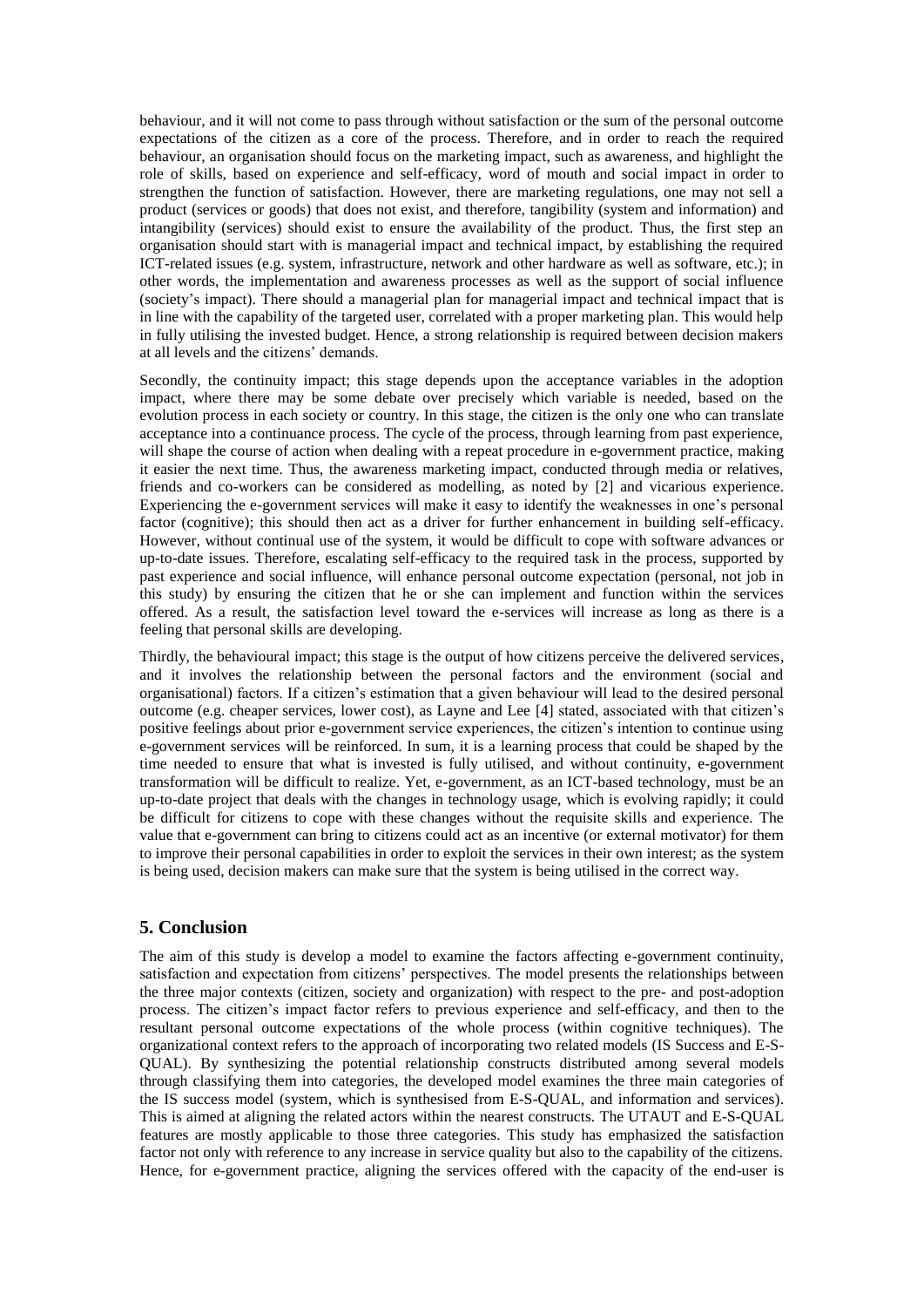crucial and, as a result, it will facilitate the expansion of e-government in the future. Continuing to use the system implicitly implies a level of mutual trust among the relevant stakeholders, specifically citizens and government.

#### **References**

- [1] Heeks, R. & Bailur, S.: Analyzing E-Government Research. Perspectives, philosophies, theories, methods, and practice. Government Information Quarterly. vol. 24, no. 2, 243-265 (2007)
- <span id="page-7-0"></span>[2] Bandura, A.: Social Foundations of Thought and Action: A Social Cognitive Theory. Prentice-Hall, Englewood Cliffs, NJ. (1986)
- <span id="page-7-1"></span>[3] Bandura, A. 2001.: Social Cognitive Theory: An Agentic Perspective. Annual Review of Psychology. 52, 1, 1-26 (2001)
- <span id="page-7-2"></span>[4] Layne, K. & Lee, J.W.: Developing Fully Functional E-government: A four stage model. Government Information Quarterly. 18, 2, 122-136 (2001)
- <span id="page-7-3"></span>[5] Carter. L. and Weerakkody. V.: E-Government Adoption: A cultural comparison. Information Systems Frontiers. 10, 4, 473-482 (2008)
- <span id="page-7-4"></span>[6] Jasperson, J., Carter, P.E. and Zmud, R.W.: A comprehensive conceptualization of post-adoptive behaviours associated with information technology enabled work systems. MIS Quarterly. 29, 3, 525-55 (2005)
- <span id="page-7-5"></span>[7] Compeau, D.R., Higgins, C.A.: Computer self-efficacy: development of a measure and initial test.. MIS Quarterly. 19, 2, 189–211 (1995b)
- <span id="page-7-14"></span>[8] Hsu, M.H., Chiu, C.M. & Ju, T.L.: Determinants of continued use of the WWW: an integration of two theoretical models, Industrial Management & Data Systems. 104, 8-9, 766-775 (2004)
- <span id="page-7-6"></span>[9] Lim, E.T.K., Pan, S.L. & Tan, C.W.: Managing user acceptance towards enterprise resource planning (ERP) systems - understanding the dissonance between user expectations and managerial policies. European Journal of Information Systems. 14, 2, 135-149 (2005)
- <span id="page-7-7"></span>[10] Gilbert, D. and Balestrini, P.: Barriers and benefits in the adoption of e-government. The International Journal of Public Sector Management. 17, 4, 286-301 (2004)
- <span id="page-7-8"></span>[11] Coiera, E.: Interaction design theory, International journal of medical informatics. 69, 2-3, 205-22 (2003)
- <span id="page-7-9"></span>[12] Brown, S. A., Massey, A. P. Montoya-Weiss, M. M. and Burkman, J. R.: Do I really have to? User acceptance of mandated technology. European Journal of Information System. 11, 4, 283-295 (2002)
- [13] Brown, S. A., Venkatesh, V., Kuruzovich, J. and Massey, A. P.: Expectation confirmation: An examination of three competing models. Organizational Behavior and Human Decision Processes. 105, 1, 52-66 (2008)
- <span id="page-7-10"></span>[14] Chan, F.K.Y., Thong, J.Y.L., Venkatesh, V., Brown, S.A., Hu, P.J.H. & Tam, K.Y.: Modeling Citizen Satisfaction with Mandatory Adoption of an E-Government Technology. Journal of the Association for Information Systems. 11, 10, 519-549 (2010)
- <span id="page-7-16"></span>[15] Venkatesh, V., Thong, J.Y.L., Chan, F.K.Y., Hu, P.J. and Brown, S.A.: Extending the two-stage information systems continuance model: incorporating UTAUT predictors and the role of context, Information Systems Journal. 21, 527-555 (2011)
- <span id="page-7-11"></span>[16] DeLone, W.H., and McLean, E.R.: The DeLone and McLean Model of Information Systems Success: A Ten-Year Update, Journal of Management Information Systems. 19, 4, 9-30 (2003)
- <span id="page-7-12"></span>[17] Chircu, A. M. and Lee, D. H-D.: E-government: Key Success Factors for Value Discovery and Realisation. E-Government, an International Journal. 2, 1, 11-25 (2005)
- <span id="page-7-13"></span>[18] Dwivedi, Y and Irani, Z.: Understanding the Adopters and Non-adopters of Broadband. Communications of the ACM. 52, 1, 122-125 (2009)
- <span id="page-7-17"></span>[19] Venkatesh, V., Morris, M., Davis, G. and Davis, F.: User Acceptance of Information Technology: Toward a Unified View. MIS Quarterly. 27, 3, 425-478 (2003)
- <span id="page-7-19"></span>[20] Bandura, A.: Self-efficacy: Toward a unifying theory of behavioural change, Psychological Review. 84, 191- 215 (1977)
- <span id="page-7-21"></span>[21] Bandura, A. Reflections on Self-efficacy. Advanced in Behavioural Research and Therapy. 1, 237-269 (1978)
- <span id="page-7-20"></span>[22] Bandura, A.: Self-efficacy mechanism in human agency. American Psychology. 372, 122-147 (1982)
- <span id="page-7-15"></span>[23] Zeithaml, V.A.: Consumer perceptions of price, quality, and value: a means end model and synthesis of evidence. Journal of Marketing. 52, 3, .2-22 (1988)
- <span id="page-7-18"></span>[24] Bhattacherjee, A.: Understanding information systems continuance: an expectation confirmation model. MIS Quarterly. 25, 3, 351–370 (2001a)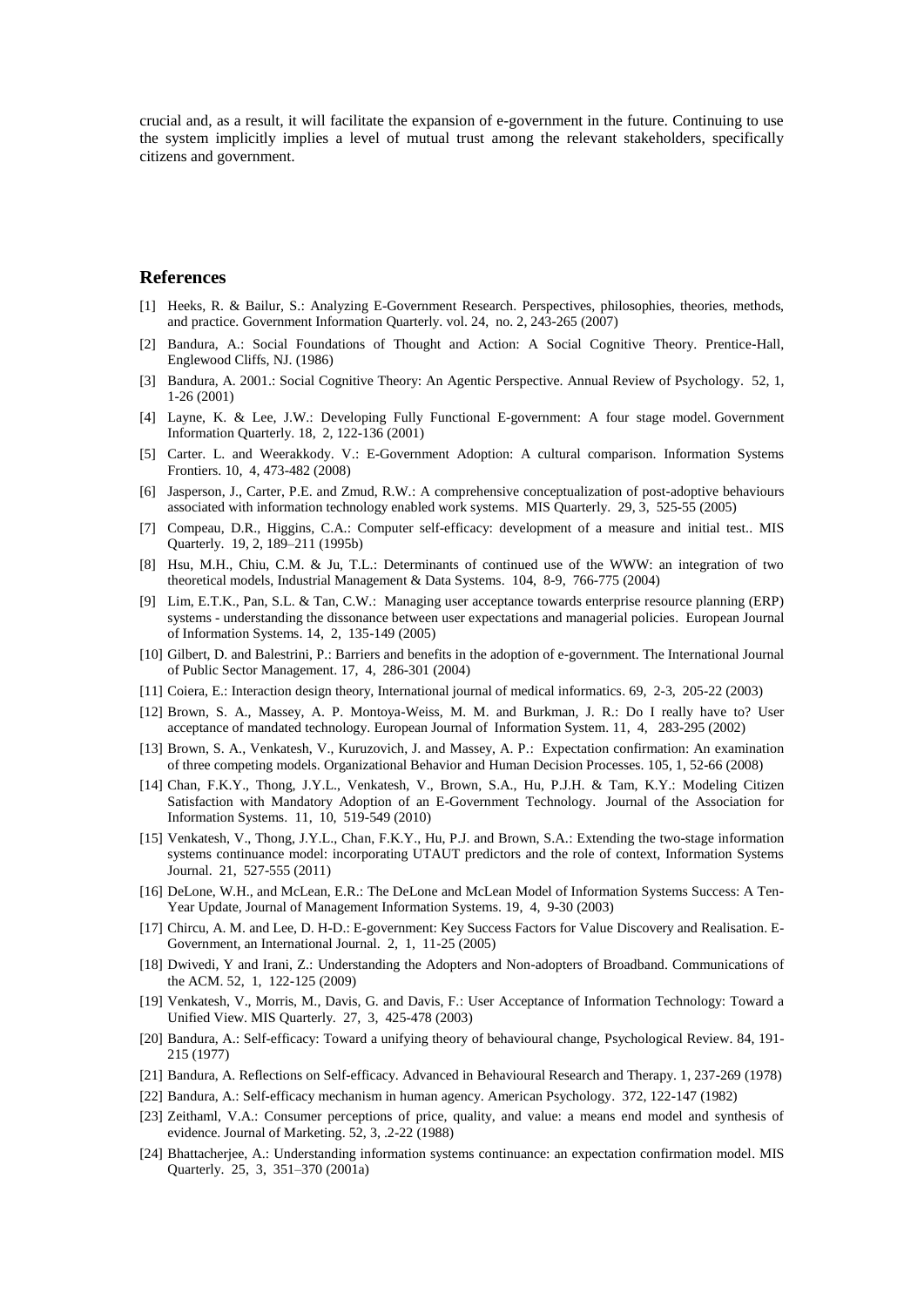- <span id="page-8-0"></span>[25] Hung, S.Y., Chang, C.M. and Yu, T.J.: Determinants of user acceptance of the e-government services: the case of online tax filing and payment system. Government Information Quarterly. 23, 1, 97-122 (2006)
- [26] Zhang, P. and von Dran, G.M.: Satisfiers and dissatisfiers: A two-factor model for Web site design and evaluation. Journal of the American Society for Information Science. 51, 14, 1253-1268 (2000)
- <span id="page-8-1"></span>[27] West, D. M.: E-Government and the transformation of service delivery and citizen attitudes. Public Administration Review. 64, 1, 15-27 (2004)
- <span id="page-8-19"></span>[28] Moon, M.J.: The Evolution of E-Government among Municipalities: Rhetoric or Reality? Public Administration Review. 62, 4, 424-433 (2002)
- <span id="page-8-2"></span>[29] Shneiderman, B.: Universal usability. Communications of the ACM. 43, 5, 85-91 (2000)
- [30] Zahedi, M.F., van Pelt, W.V. and Song, J.: A conceptual framework for international Web design. IEEE Transactions on Professional Communication. 44, 2, 83-103 (2001)
- <span id="page-8-3"></span>[31] Kotler, P., Wong V., Saunders, J. and Armstrong, A.: Principles of Marketing. Fourth Edition. Pearson Education. England (2005)
- <span id="page-8-4"></span>[32] Reffat, R.: Developing A Successful E-Government, Working Paper, School Of Architecture. Design Science And Planning, University Of Sydney, Australia (2003)
- <span id="page-8-5"></span>[33] Rogers, E. M.: Diffusion of Innovations,  $4<sup>th</sup>$  Edition. The Free Press. New York, NY. (1995)
- <span id="page-8-6"></span>[34] Davis, F.D.: Percieved usefulness, perceived ease of use and user acceptance of information technology 2. MIS Quarterly. 13, 3, 318-339 (1989)
- <span id="page-8-7"></span>[35] Ajzen, I. and Fishbein, M.: Attitude-Behavior Relations: A Theoretical Analysis and Review of Empirical Research. Psychological Bulletin. 84, 888-918 (1977)
- <span id="page-8-8"></span>[36] Moore, G. and Benbasat, I.:. Development of an instrument to measure the perceptions of adopting an information technology innovation. Information Systems Research. 2, 192-222 (1991)
- <span id="page-8-9"></span>[37] Malhotra, Y. and Galletta, D.F.: Extending the technology acceptance model to account for social influence: theoretical bases and empirical validation, paper presented at the 32nd Annual Hawaii International Conference on System Sciences. Hawaii (1999)
- <span id="page-8-10"></span>[38] Venkatesh, V. and Davis, F. D.: A Theoretical Extension of the Technology Acceptance Model: Four Longitudinal Field Studie. Management Science (46:2). February 2000, 186-205 (2000)
- [39] Venkatesh, V. and Morris, M.G.: Why don't men ever stop to ask for directions? Gender, social influence, and their role in technology acceptance and usage behaviour. MIS Quarterly. 24, 1, 115-39 (2000)
- [40] Lee, Y., Lee, J. and Lee, K.: Social influence on technology acceptance behavior: self-identity theory perspective. The Database for Advances in Information Systems. 37, 2&3, 60-75 (2006)
- <span id="page-8-22"></span>[41] Fishbein, M. and Ajzen, I.: Belief, Attitude, Intention and Behaviour: An Introduction to Theory and Research. Addison-Wesley. Reading, MA. (1975)
- <span id="page-8-11"></span>[42] Parasuraman, A., Zeithaml, V.A. and Malhotra, A.: E-SQUAL: multiple-item scale for assessing electronic service quality. Journal of Service Research. 7, 3, 213-234 (2005)
- <span id="page-8-12"></span>[43] Venkatesh, V., Davis, F.D. & Morris, M.G.: Dead or alive? The development, trajectory and future of technology adoption research. Journal of the Association for Information Systems. 8, 4, 267–286 (2007)
- <span id="page-8-13"></span>[44] Davis, F. D., Bagozzi, R. P. and Warshaw, P. R.: User acceptance of computer technology: A comparison of two theoretical models. Management Science. 35, 8, 982-1003 (1989)
- [45] Taylor, S. and Todd, P. A. Assessing IT Usage: The Role of Prior Experience, MIS Quarterly. 19, 4, 561- 570 (1995a)
- <span id="page-8-23"></span>[46] Taylor, S. and Todd, P. A.: Understanding Information Technology Usage: A Test of Competing Models. Information Systems Research. 6, 2, 144-176 (1995b)
- <span id="page-8-20"></span>[47] Bhattacherjee, A. & Premkumar, G.: Understanding changes in belief and attitude toward information technology usage: A theoretical model and longitudinal test. MIS Quarterly. 28, 2, 229–254 (2004)
- <span id="page-8-14"></span>[48] Bhattacherjee, A.: An empirical analysis of the antecedents of electronic commerce service continuance. Decision Support Systems. 32, 2, 201-214 (2001b)
- <span id="page-8-15"></span>[49] Hung, M-C., Chang, I. and Hwang, H.: Exploring academic teachers' continuance toward the web-based learning systems: The role of casual attributions. Computer & Education. 57, 2, 1530-1543 (2011)
- <span id="page-8-21"></span>[50] Oliver, R. L.: A Cognitive Model for the Antecedents and Consequences of Satisfaction. Journal of Marketing Research. 17, 460-469 (1980)
- <span id="page-8-16"></span>[51] Anderson, E.W. and Sullivan, M.W.: The antecedents and consequences of customer satisfaction for firms. Marketing Science. 12, 2, 125-43 (1993)
- <span id="page-8-17"></span>[52] Compeau, D.R., Higgins, C.A.:. Application of social cognitive theory for computer skills. Information Systems Research. . 6, 2, 118–143 (1995a)
- <span id="page-8-18"></span>[53] Johnson, R.D. & Marakas, G.M.: Research report: The role of behavioral modelling in computer skills acquisition - Toward refinement of the model. Information Systems Research. 11, 4, 402-417 (2000)